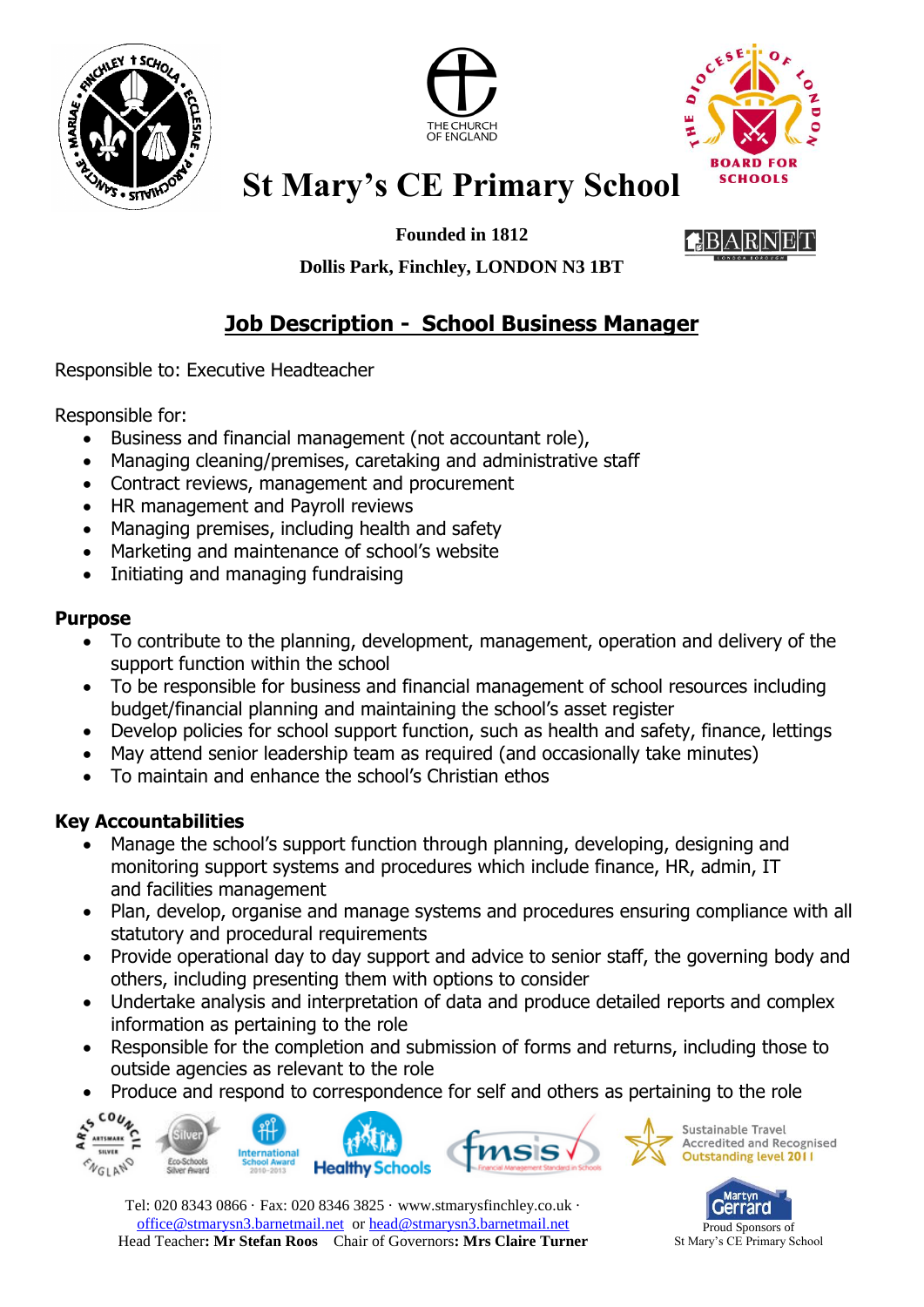





#### **Founded in 1812**

#### **Dollis Park, Finchley, LONDON N3 1BT**

- Manage the school's financial processes and budgets, including lettings
- Line management, including recruitment, induction, performance management, training and mentoring systems for the relevant support staff
- Operate school information management systems
- Manage the procurement process, including securing appropriate service contracts, licences and insurance
- Assist with marketing and promotion of the school, including maintaining the website
- Planning, implementation and promotion of the school including income generation activities
- Management of facilities, including premises, lettings and liaising with external contractors
- Responsible for review and liaising on the effective operation of payroll system
- To act as health and safety manager for the school, including maintenance and implementation of the relevant audits and developing or reviewing relevant policies

#### **Planning, organising and controlling**

- Manage the school's support function through planning, developing, designing and monitoring support systems and procedures which will include finance, HR or facilities management, admin and IT, where relevant to the role
- Manage the procurement process, including securing appropriate service contracts, licences and insurance
- Oversee the provision, analysis and evaluation of data and detailed reports and information to the senior leadership team, Governing Body and outside agencies, such as information to assess school performance, relevant to the role
- Assist in the development of training programmes/learning opportunities and mentoring of relevant support staff
- Develop and implements operational plans relevant to school's support function
- Line management of school support staff including premises/cleaning, catering and administrative tasks (where these are not outsourced)
- Plan and implement change within own teams
- Management of facilities, including premises, lettings and liaising with external contractors
- Liaison and taking action in consultation with the school's DPO
- To attend all meetings of the Finance and Premises Committee and prepare papers for these meetings, relevant to your role

### **Communicating and Influencing**



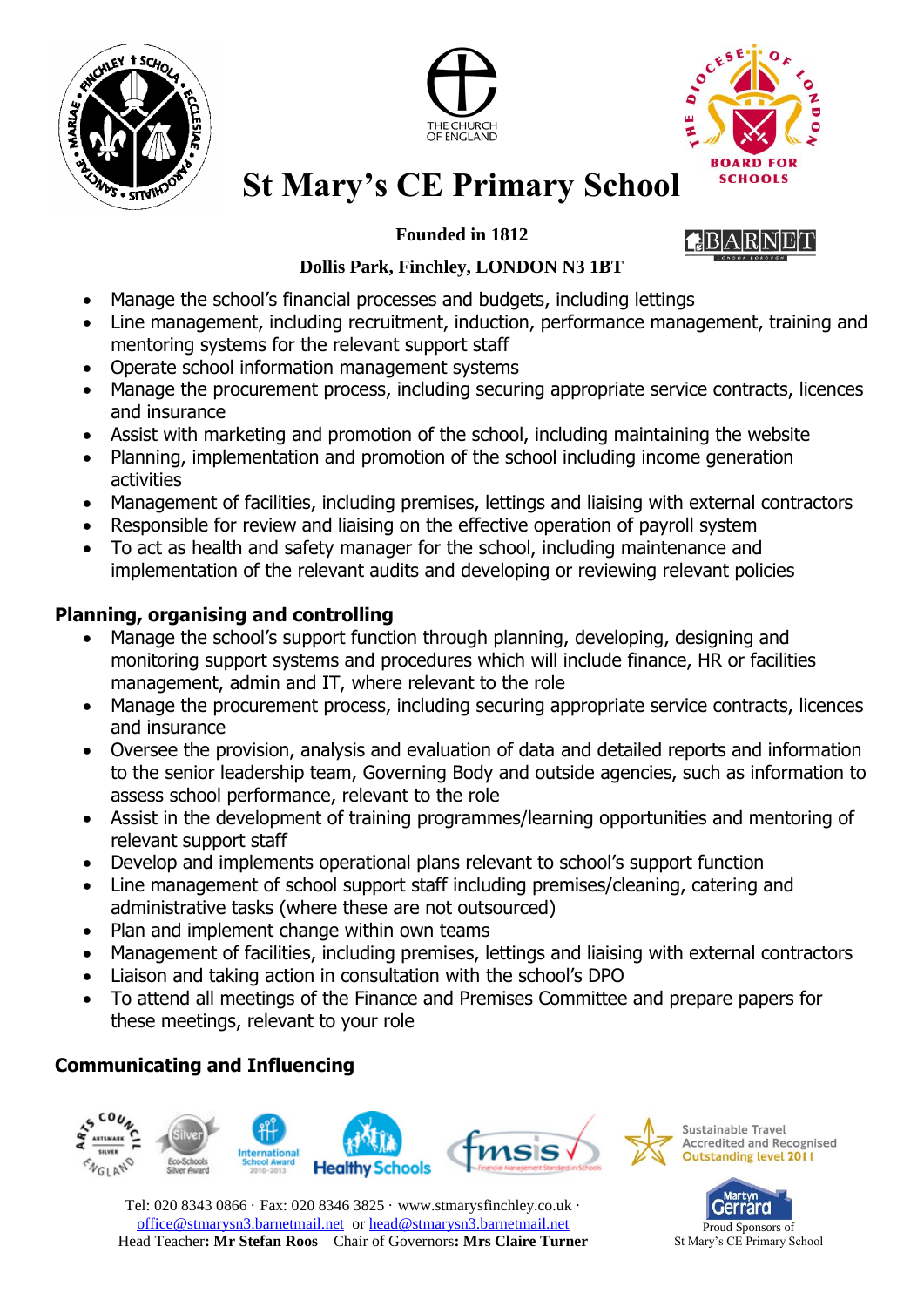





#### **Founded in 1812**

### RINIEIT

#### **Dollis Park, Finchley, LONDON N3 1BT**

- Use of understanding, influencing, empathising and communication skills with a range of people to achieve job objectives and maintain the school's Christian ethos
- Select and successfully apply different methods of communicating with colleagues and stakeholders on matters pertaining to the role
- Influence and / or persuade others to take a course of action using factual knowledge or information
- Manage others using diplomacy, sensitivity and empathy
- Provide advice, guidance and support on a range of detailed and complex queries and enquiries from internal and external service users and members of the public on matters pertaining to the role
- Build and maintain effective working relationships with colleague to ensure the appropriate level of service is provided
- Negotiate, manage and monitor licences, insurances and contracts on behalf of the school
- Provide advice to senior leadership team, governing body and external agencies
- Contribute to effective recruitment and selection processes in line with requirements of legislation, regulations, professional and occupational standards, frameworks and codes of practice

### **Initiative and innovation**

- Work within school policies, procedures, internal and external guidelines and statutory requirements, including those pertaining to the school's Christian ethos
- Use analytical skills for business and finance planning, including interpretation of budget planning, development of administrative and financial procedures.
- Make independent decisions in relation to the development and operational delivery of a range of support services in the school such as finance, HR or facilities management
- Develop and implement operational plans relevant to school support function and contributes to new school service improvements
- Monitor and contribute to business processes, ensuring effective delivery of essential school requirements/support functions
- Provide administrative support that enables organisational change/expansion

### **Budget Responsibility and Financial Management**

- Manage budgets in line with school policy and financial regulations
- Undertake or support with setting the school's budget with the Executive Headteacher
- Responsibility for the basic day to day financial affairs of the school, to support the work of the school finance officer.



Tel: 020 8343 0866 · Fax: 020 8346 3825 · [www.stmarysfinchley.co.uk](http://www.stmarysfinchley.co.uk/) · [office@stmarysn3.barnetmail.net](mailto:office@stmarysn3.barnetmail.net) or [head@stmarysn3.barnetmail.net](mailto:head@stmarysn3.barnetmail.net) Head Teacher**: Mr Stefan Roos** Chair of Governors**: Mrs Claire Turner**

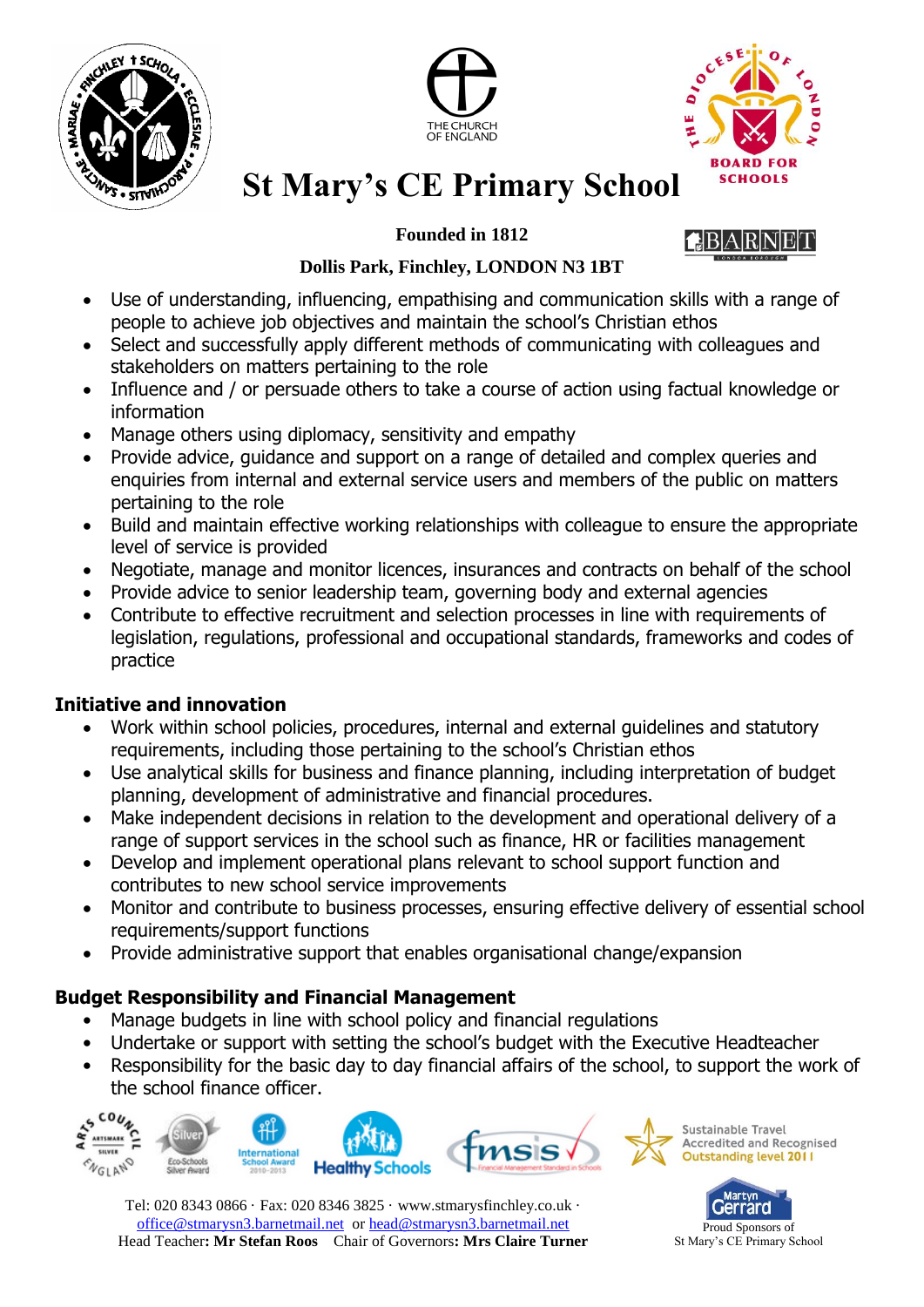





**Founded in 1812**

#### **Dollis Park, Finchley, LONDON N3 1BT**

- Ensure that adequate purchasing & payment systems and procedures are in place and implemented (e.g. stock – invoice agreement)
- Ensure that payment systems and procedures are reviewed/ put in place and implemented
- Collection and reconciliation of school fund and ParentPay
- Review of school contracts, licences and insurance to secure value for money
- Keep an up to date asset register in line with audit requirements and school policy

#### **Staff Accountability**

- Line manage administration, cleaning/caretaking and catering staff (if these are employed by the school) and ensure their effective development and performance.
- Arrange appropriate appraisal and professional development and training for cleaning/premises, catering and administrative staff (if these are employed by the school).

#### **Personnel Management of all Staff**

- Liaise with payroll and personnel providers to provide advice on personnel matters.
- Support with the recruitment process, especially in matters pertaining to personnel and advertising
- Deal with HR and Payroll questions and queries from staff

### **Safeguarding and pupil welfare**

- Administer DBS and other statutory pre-employment checks.
- Work with other staff to ensure the safety and wellbeing of all children in the school.
- Maintain the school's Single Central Register.
- Comply with all safeguarding requirements and policies and undertake training as required.

#### **Work environment**

 Exposure to occasional verbal abuse and/or challenging behaviours from pupils and/or parents/carers who may become upset at the situations they find themselves in



Tel: 020 8343 0866 · Fax: 020 8346 3825 · [www.stmarysfinchley.co.uk](http://www.stmarysfinchley.co.uk/) · [office@stmarysn3.barnetmail.net](mailto:office@stmarysn3.barnetmail.net) or [head@stmarysn3.barnetmail.net](mailto:head@stmarysn3.barnetmail.net) Head Teacher**: Mr Stefan Roos** Chair of Governors**: Mrs Claire Turner**

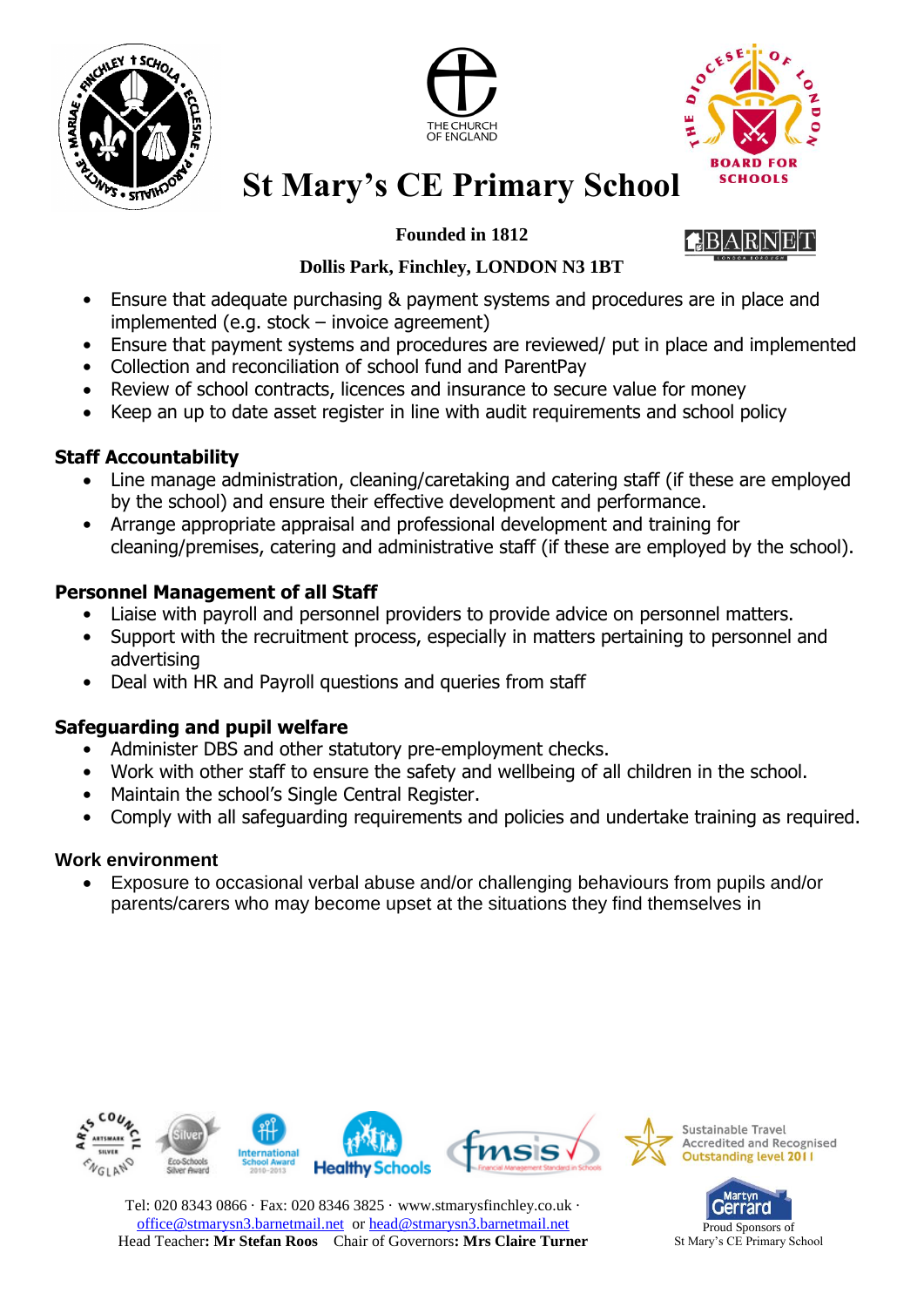





**Founded in 1812**



#### **Dollis Park, Finchley, LONDON N3 1BT**

We are equal opportunities employers and are committed to promoting the safeguarding and welfare of

### children

### **Person Specification - School Business Manager**

| <b>Specification</b>                                                         | <b>Essential</b>        | <b>Desirable</b> |
|------------------------------------------------------------------------------|-------------------------|------------------|
| <b>Qualifications and Experience</b>                                         |                         |                  |
|                                                                              |                         |                  |
| To hold a Certificate of School Business Management (CSBM) or show           | X                       |                  |
| commitment to obtaining this or have the equivalent level of knowledge       |                         |                  |
| and experience                                                               |                         |                  |
| Working at or towards national occupational standards (NOS) in business      |                         | X                |
| and administration and knowledge/skills equivalent to current national       |                         |                  |
| qualification level 4                                                        |                         |                  |
| Having or willing to work towards Diploma of School Business Management      | X                       |                  |
| Having or is willing to secure specialist knowledge and extensive            | X                       |                  |
| experience in business and administration management                         |                         |                  |
| Recent management experience relevant to the role                            | X                       |                  |
| Experience of working in an education environment                            |                         | X                |
| Experience of basic budget management, including payments systems and        | X                       |                  |
| procedures around placing orders.                                            |                         |                  |
| Experience or training of fulfilling Finance Assistant role alongside, under |                         | X                |
| supervision of an accountant.                                                |                         |                  |
| Experience of contract reviews and procurement.                              | $\pmb{\mathsf{X}}$      |                  |
| Experience of supporting, appraising and developing other office staff for   | $\overline{\mathbf{x}}$ |                  |
| various teams                                                                |                         |                  |
| Experience of supporting, appraising and developing premises staff.          |                         | X                |
| Experience of website management, compliance and marketing                   | X                       |                  |
| Experience of managing premises, including elements of health and safety     |                         |                  |
| Experience of managing lettings                                              |                         | X                |
| Experience of planning and organising fundraising events                     |                         | X                |
| Experience of undertaking basic HR functions, including DBS and other        | X                       |                  |
| pre-employments checks, contracts and payroll.                               |                         |                  |
| <b>Knowledge and Understanding</b>                                           |                         |                  |
| Good working knowledge of Microsoft programmes, including Excel, Word,       | X                       |                  |





Sustainable Travel Accredited and Recognised<br>Outstanding level 2011

Tel: 020 8343 0866 · Fax: 020 8346 3825 · [www.stmarysfinchley.co.uk](http://www.stmarysfinchley.co.uk/) · [office@stmarysn3.barnetmail.net](mailto:office@stmarysn3.barnetmail.net) or [head@stmarysn3.barnetmail.net](mailto:head@stmarysn3.barnetmail.net) Head Teacher**: Mr Stefan Roos** Chair of Governors**: Mrs Claire Turner**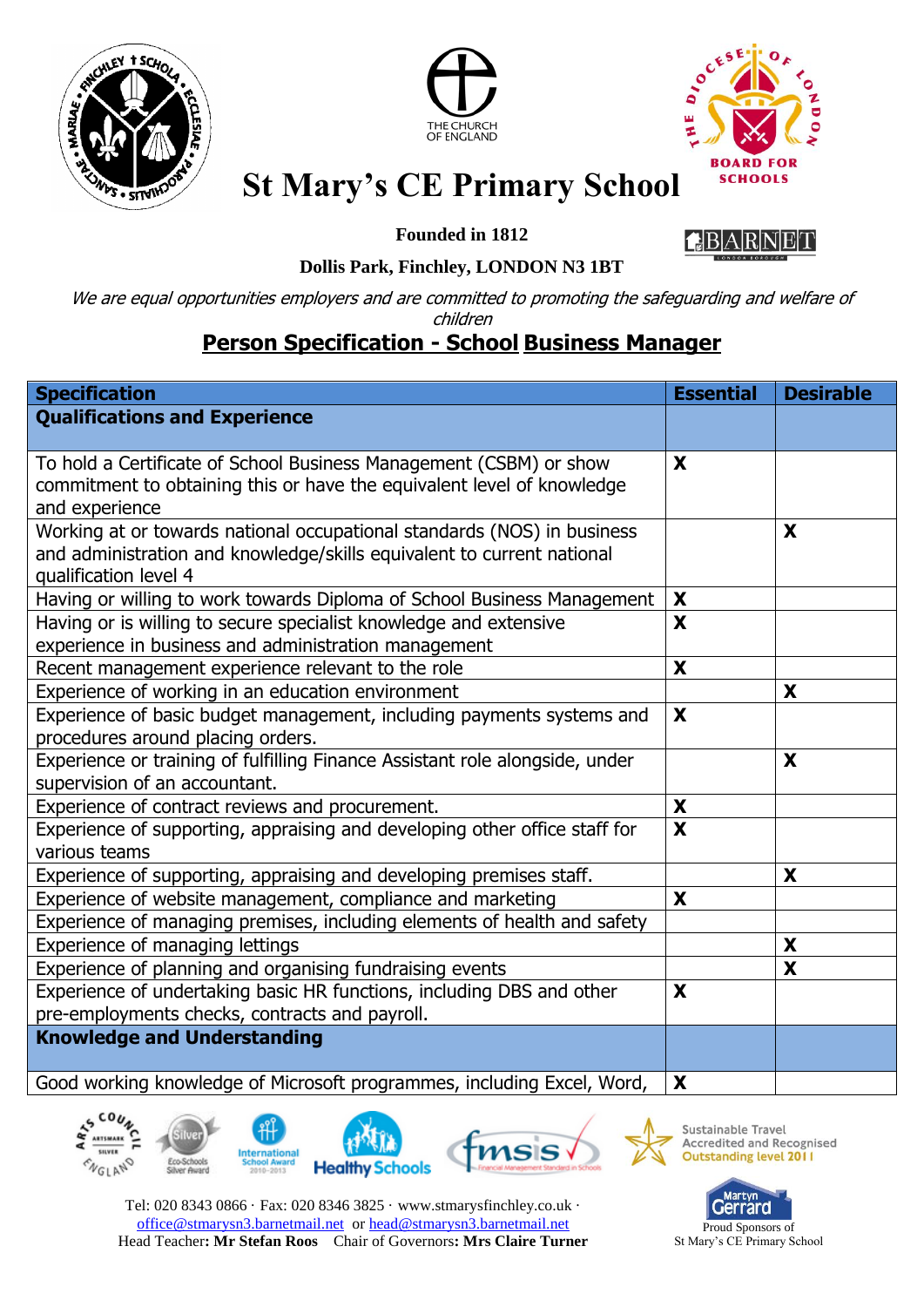





#### **Founded in 1812**

BARN

#### **Dollis Park, Finchley, LONDON N3 1BT**

| Publisher, PowerPoint etc.                                                  |                           |   |
|-----------------------------------------------------------------------------|---------------------------|---|
| Ability to take notes, minutes, prepare reports and draft correspondence    | X                         |   |
| Experience and knowledge of policy review processes and formulating         | X                         |   |
| policies                                                                    |                           |   |
| Understanding of Health and Safety requirements, systems and procedures     | $\boldsymbol{\mathsf{X}}$ |   |
| and the ability to maintain these accurately and in timely fashion          |                           |   |
| Demonstrate the ability to relate well to children and adults.              | X                         |   |
| Work constructively as part of a team and in leading teams, and possess     | $\mathbf x$               |   |
| an understanding of school roles and responsibilities                       |                           |   |
| Demonstrate the ability to evaluate own learning needs and actively seek    | X                         |   |
| learning opportunities for own and other office staff's development         |                           |   |
| Demonstrate the ability to work flexibly and imaginatively often on your    | X                         |   |
| own                                                                         |                           |   |
| Excellent knowledge of effective financial management requirements and      | X                         |   |
| procedures.                                                                 |                           |   |
| A working knowledge of HR procedures and functions, including the review    |                           |   |
| of payroll reports.                                                         |                           |   |
| Good knowledge of relevant statutory regulations, codes of practice and     | $\mathbf x$               |   |
| government policies, such as OSFTED, safeguarding, health and safety,       |                           |   |
| data protection                                                             |                           |   |
| Good knowledge (including training) of Health and Safety, especially as far | X                         |   |
| as buildings and premises are concerned                                     |                           |   |
| An understanding of the requirements of keeping an asset register and the   | X                         |   |
| ability to maintain these effectively                                       |                           |   |
| An understanding of the role of a data controller and the ability to ensure | X                         |   |
| that the school remains compliant                                           |                           |   |
| An excellent understanding of Safeguarding and Single Central Register      | X                         |   |
| Requirements.                                                               |                           |   |
| <b>Professional Skills and Attributes</b>                                   |                           |   |
| Proven track record of excellent administrative practice which enhanced     |                           | X |
| the effectiveness of an organisation                                        |                           |   |
| Ability to use initiative and work with minimal supervision                 | X                         |   |
| Ability to guide, support, advise and motivate other members of staff       | $\overline{\mathbf{X}}$   |   |
| Commitment to continuing professional development, including obtaining      | $\boldsymbol{\mathsf{X}}$ |   |
|                                                                             |                           |   |





Sustainable Travel<br>Accredited and Recognised<br>Outstanding level 2011

Tel: 020 8343 0866 · Fax: 020 8346 3825 · [www.stmarysfinchley.co.uk](http://www.stmarysfinchley.co.uk/) · [office@stmarysn3.barnetmail.net](mailto:office@stmarysn3.barnetmail.net) or [head@stmarysn3.barnetmail.net](mailto:head@stmarysn3.barnetmail.net) Head Teacher**: Mr Stefan Roos** Chair of Governors**: Mrs Claire Turner**